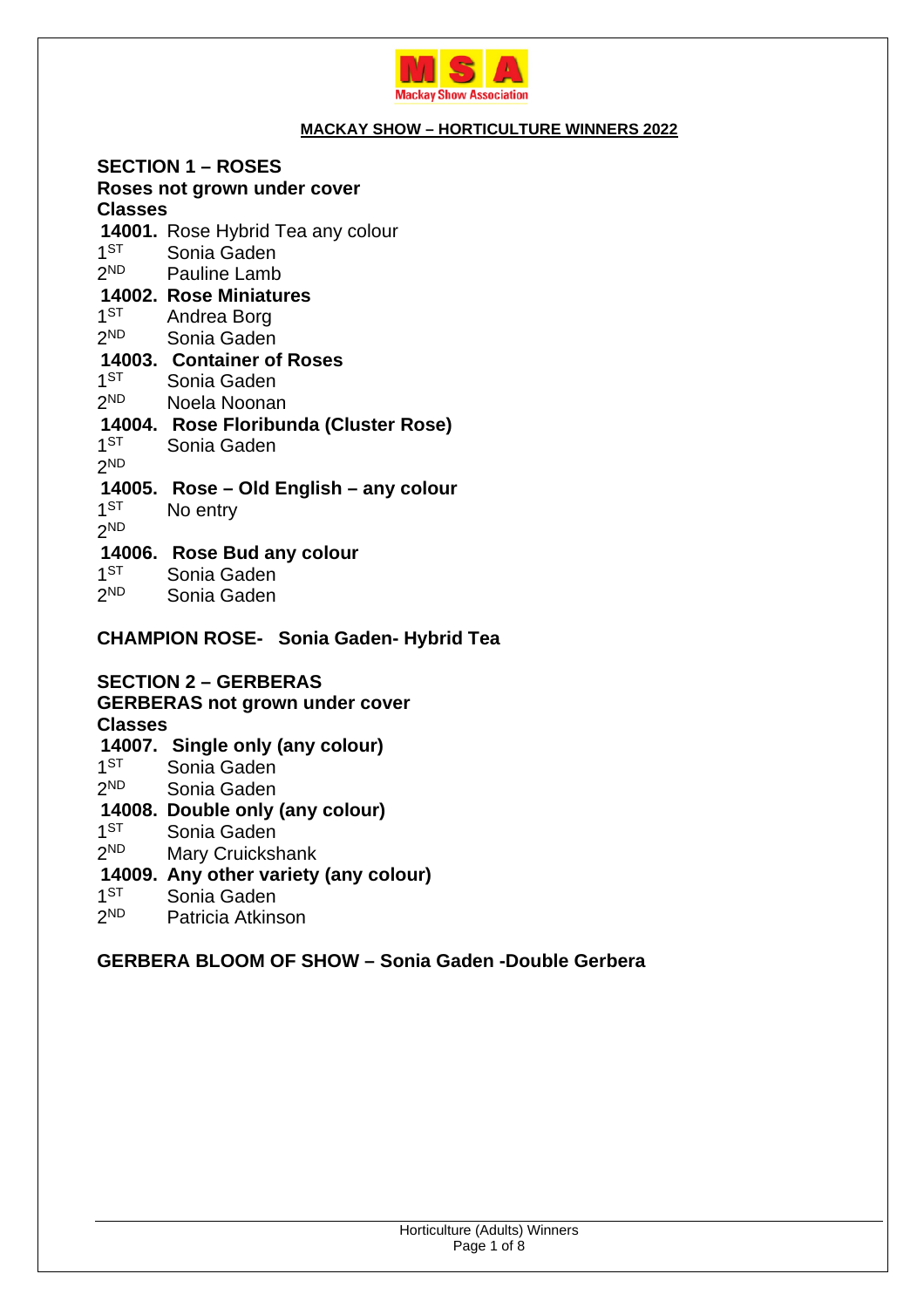#### **SECTION 3 - CUT FLOWERS Cut Flowers not grown under cover Classes 14010. Geranium 1 Head (double or single) 3 stems**   $1<sub>1</sub>$ Pamela Hunt 2 ND **14011. Miscellaneous - any other flower not listed – 1 stem**   $1<sub>1</sub>$ **Sandy Saunders**  $2<sub>ND</sub>$ Sonia Gaden **14012. One Cut Orchid - any variety**   $1<sub>ST</sub>$ **Sandy Saunders**  $2<sub>ND</sub>$ Ron & Joanne Laird **14013. Collection of 3 native shrub flowers**   $2<sub>ND</sub>$ Mary Cruickshank 3 RD **14014. One Saucer of 6 Pansies. (Supply own saucer)**   $1<sup>ST</sup>$ Patricia Atkinson 2 ND **14015. Container of mixed flowers (no extra greenery)**   $1^{ST}$ Sonia Gaden  $2<sub>ND</sub>$ Sonia Gaden **14016. Dahlias**   $1<sup>ST</sup>$ Sharon Vella 2 ND **CHAMPION CUT FLOWERS- Sandy Saunders –** Miscellaneous 1 stem Gladioli **SECTION 4: POT CULTURE Classes 14017. Alocasia**   $1<sub>1</sub>$ Doug Penningh  $2<sub>ND</sub>$ Jo Keogh **14018. Aglaonema**   $1<sup>ST</sup>$ **Tina Hunt**  $2<sub>ND</sub>$ Jo Keogh **14019. Begonia – Rex variety**   $1^{ST}$ Jodie Denning  $2<sub>ND</sub>$ Merv & Helen toon **14020. Begonia – other**   $1^{ST}$ **Carol Griffiths**  $2<sup>ND</sup>$ Matty & Phyllis Vella **14021. Peperomia**   $1<sup>ST</sup>$ **Kirstin Perkins**  $2<sub>ND</sub>$ Ron & Joanne Laird **14022. Saintpaulia (African Violet) Single or Double**   $1^{\text{ST}}$ Pamela Hunt  $2<sub>ND</sub>$ Jodie Denning **14023. Adiantum Fine**   $1<sup>ST</sup>$ Cynthia Williams  $2<sub>ND</sub>$ Jodie Denning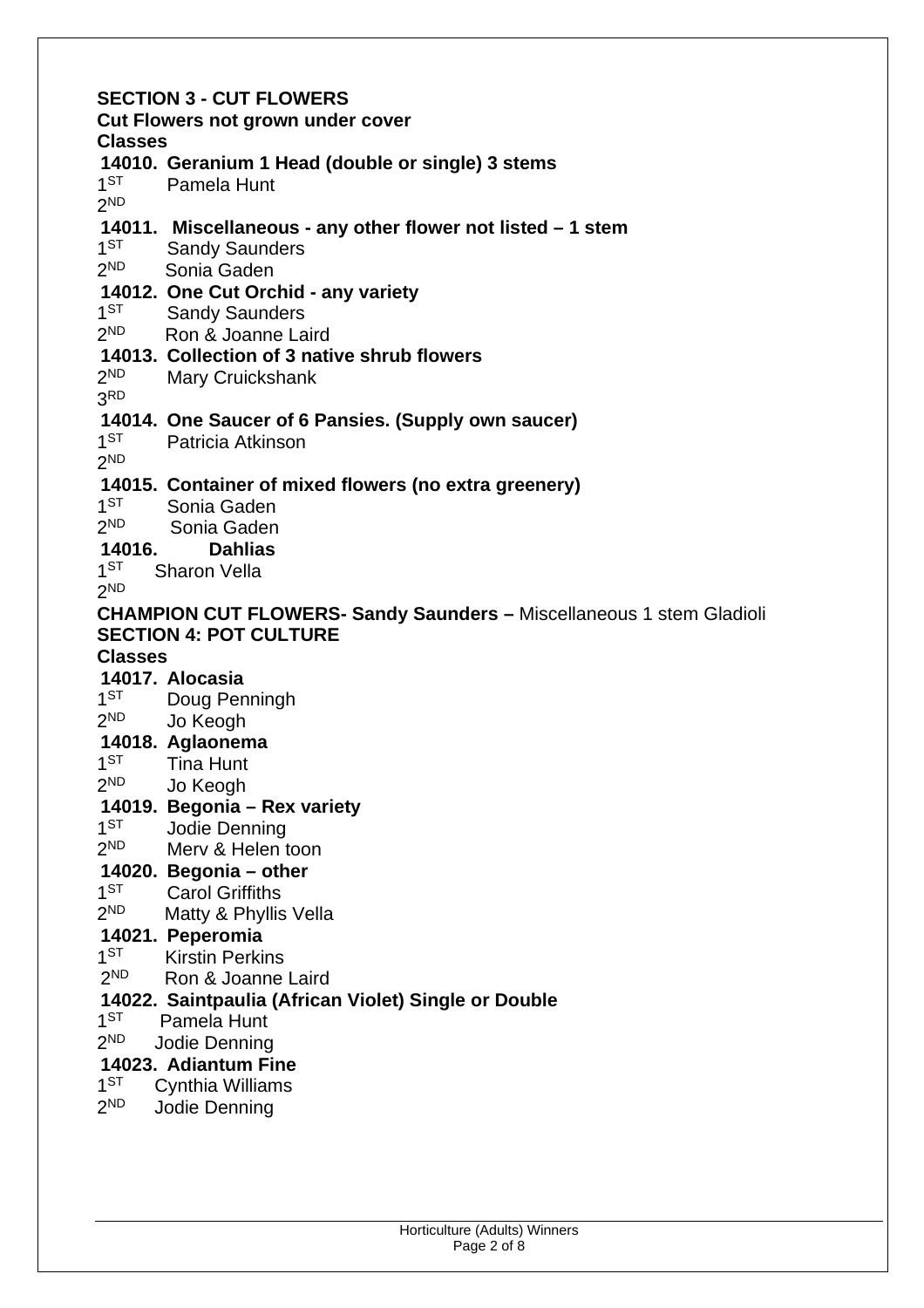**14024. Adiantum Large**  1<sup>ST</sup> Carol Griffiths 2<sup>ND</sup> Jodie Denning **14025. Hairsfoot Fern - any variety**  1<sup>ST</sup> Ron & Joanne Laird 2 ND **14026. Tassle Fern**  1<sup>ST</sup> Kirstin Perkins 2<sup>ND</sup> Charles & Christine Mifsud **14027. Anthurium – foliage feature**  1<sup>ST</sup> Max & Susan Rawlings 2<sup>ND</sup> Jodie Denning **14028. Anthurium grown for flower**  1<sup>ST</sup> Max & Susan Rawlings 2<sup>ND</sup> Ron & Joanne Laird **14029. Dracaena**  1<sup>ST</sup> Charles & Christine Mifsud 2 ND **14030. Bonsai large - over 160 mm pot (From Pot to Top of Tree)**  1<sup>ST</sup> Barb Stedman 2 ND Barb Stedman **14031. Bonsai small - under 160 mm pot (from Pot to Top of tree)**  1<sup>ST</sup> Barb Stedman 2<sup>ND</sup> Kirstin Perkins **14032. Any Other Fern (not mentioned in schedule)**  1<sup>ST</sup> Jodie Denning 2 ND Pamela Hunt **14033. Any other Foliage Plant**  1<sup>ST</sup> Max & Susan Rawlings 2<sup>ND</sup> Charles & Christine Mifsud **14034. Cacti**  1<sup>ST</sup> Max & Susan Rawlings 2<sup>ND</sup> Max & Susan Rawlings **14035. Succulent**  1<sup>ST</sup> Max & Susan Rawlings 2<sup>ND</sup> Max & Susan Rawlings **14036. Any potted plant in flower**  1<sup>ST</sup> Ron & Joanne Laird 2 ND Sonia Gaden **14037. Potted Bromeliad - Neoregelia (must be grown in pot or on hanging container)**  1<sup>ST</sup> Matty & Phyllis Vella 2<sup>ND</sup> Matty & Phyllis Vella **14038. Bromeliad - Vriesea**  1<sup>ST</sup> Matty & Phyllis Vella 2<sup>ND</sup> Matty & Phyllis Vella **14039. Bromeliad – any other**  1<sup>ST</sup> Max & Susan Rawlings 2<sup>ND</sup> Ron & Joanne Laird **14040. Potted Tillandsia (pot or on hanging container)**  1<sup>st</sup> Max & Susan Rawlings 2<sup>nd</sup> Max & Susan Rawlings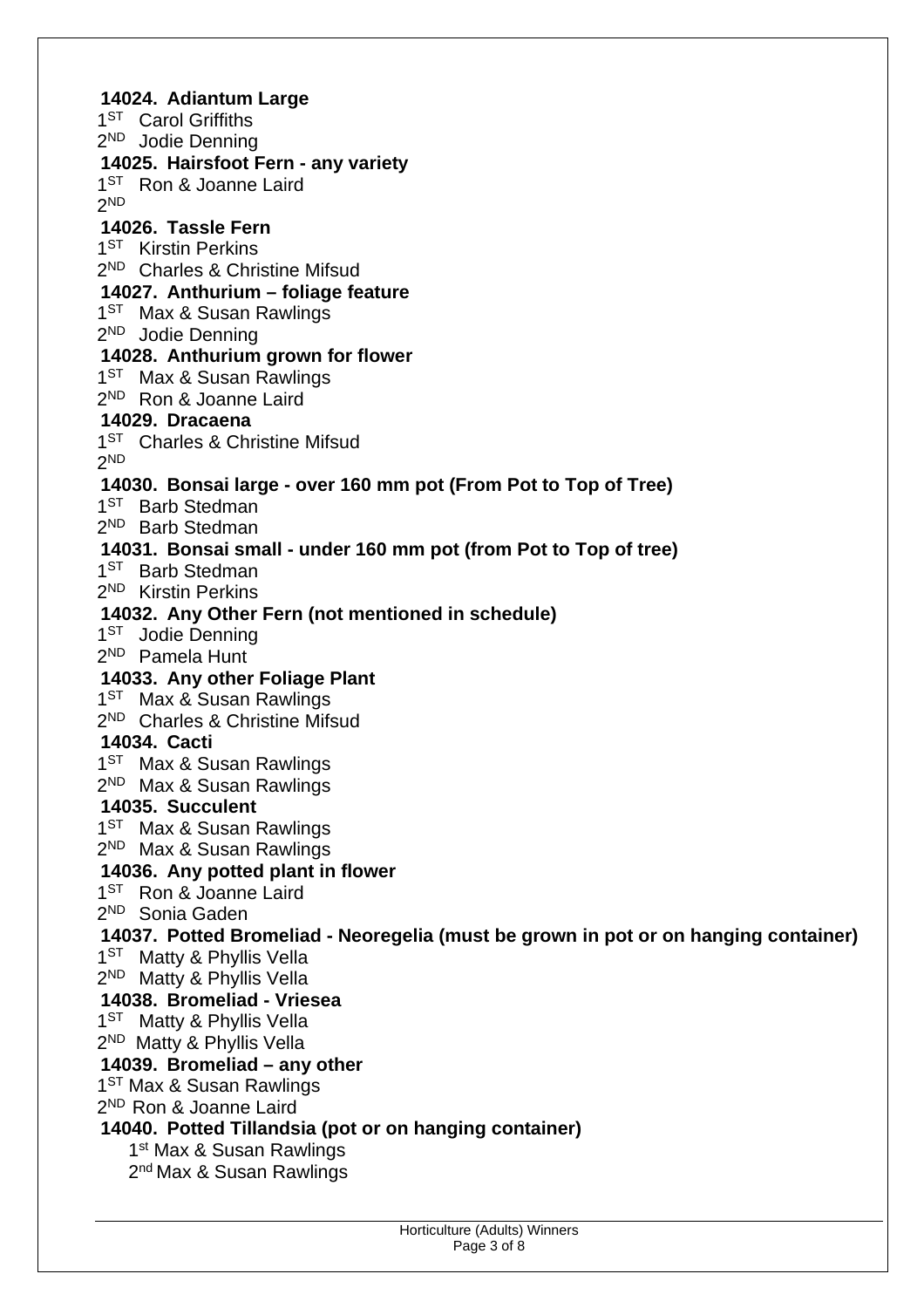# **CHAMPION POT PLANT- Tina Hunt - Aglomena**

# **CHAMPION BONSAI – Bard Stedman**

## **CHAMPION FERN- Carol Griffiths- Adiantum Large**

| <b>SECTION 5 - ORCHIDS</b><br><b>Classes</b> |                                                                                                             |  |
|----------------------------------------------|-------------------------------------------------------------------------------------------------------------|--|
| $1^{ST}$<br>2 <sub>ND</sub>                  | 14041. Cattleya Alliance Exhibition over 100 mm<br>Doug Penningh<br>Max & Susan Rawlings                    |  |
| 1 <sub>ST</sub><br>2 <sub>ND</sub>           | 14042. Cattleya Cluster & Novelty under 100 mm<br>Doug Penningh<br>Tony & Lena Buckeridge                   |  |
| 1 <sub>ST</sub><br>2 <sub>ND</sub>           | <b>14043.</b> Vandaceous Alliance over 60 mm<br><b>Charles &amp; Christine Mifsud</b><br>Ron & Joanne Laird |  |
| 1 <sup>ST</sup>                              | <b>14044.</b> Vandaceous Alliance under 60 mm                                                               |  |
| 2 <sub>ND</sub>                              | <b>No Entries</b>                                                                                           |  |
| 1 <sub>ST</sub><br>2 <sub>ND</sub>           | 14045. Dendrobium Hybrid any variety<br>Doug Penningh<br>Max & Susan Rawlings                               |  |
| 1 <sup>ST</sup>                              | 14046. Phalaenopsis                                                                                         |  |
| 2 <sub>ND</sub>                              | <b>No Entries</b>                                                                                           |  |
| 1 <sub>ST</sub>                              | <b>14047.</b> Paphiopedilum (slipper orchid)                                                                |  |
| 2 <sub>ND</sub>                              | <b>No Entries</b>                                                                                           |  |
| $1^{ST}$                                     | 14048. Oncidium Alliance                                                                                    |  |
| 2ND                                          | <b>Peter Milward</b>                                                                                        |  |
| 1 <sup>ST</sup>                              | <b>14049.</b> Australian Native Hybrid                                                                      |  |
| 2 <sub>ND</sub>                              | <b>No Entries</b>                                                                                           |  |
| 1 <sup>ST</sup>                              | <b>14050.</b> Australian Native Species                                                                     |  |
| 2ND                                          | No entries                                                                                                  |  |
| 1 <sub>ST</sub><br>2ND                       | 14051. Miscellaneous<br>Max & Susan Rawlings<br>Max & Susan Rawlings<br>σn<br>וגוהווה הר                    |  |

**14001. CHAMPION ORCHID OF SHOW – Doug Penningh -** Cattleya Exhibition over 100 mm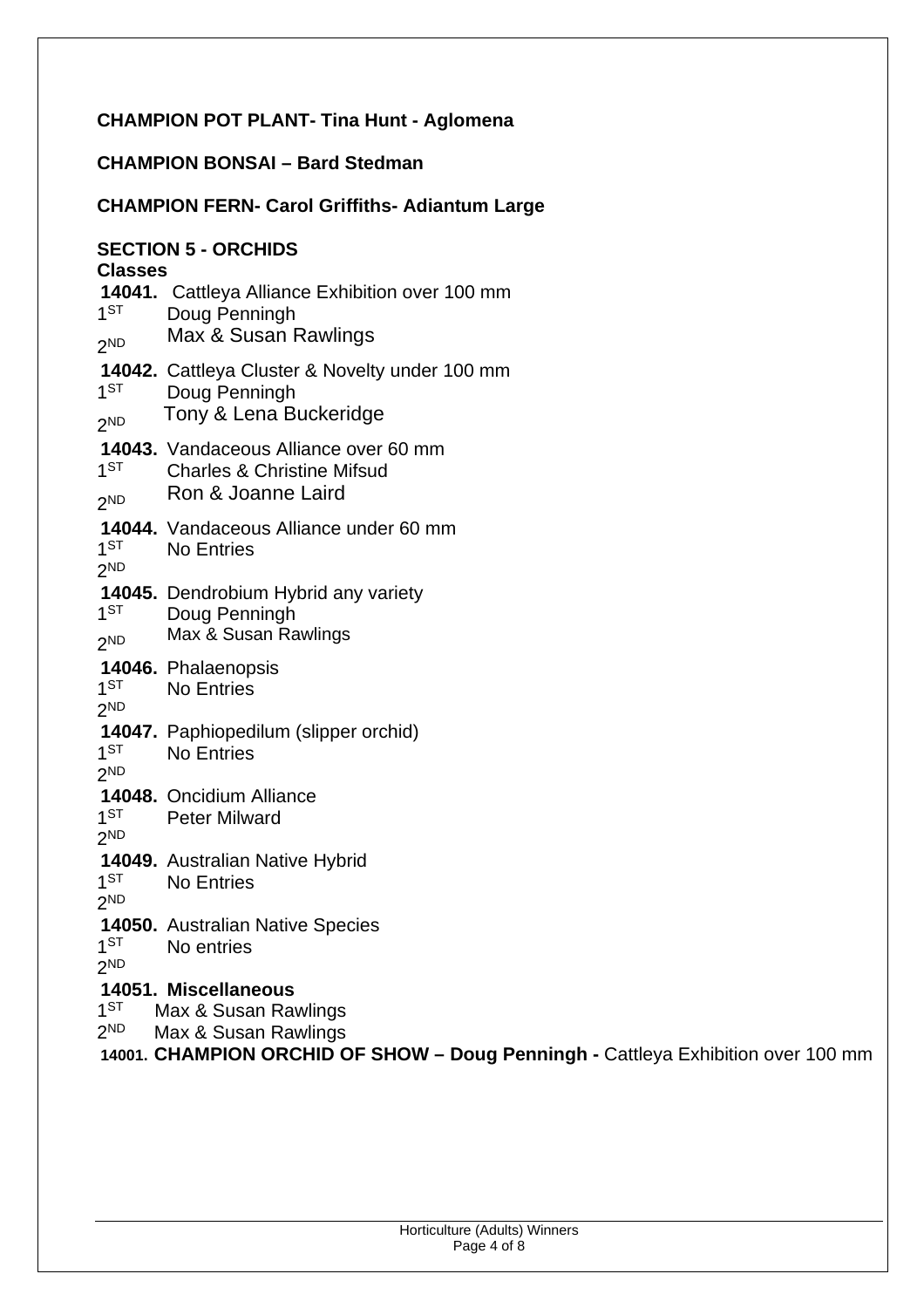| <b>SECTION 7 - PRODUCE VEGETABLES</b> |                                               |  |
|---------------------------------------|-----------------------------------------------|--|
| <b>Classes</b>                        |                                               |  |
| 1 <sup>ST</sup>                       | 14052. Beans (12) - any variety<br>Russ King  |  |
| 2nd                                   | <b>Russ King</b>                              |  |
|                                       | 14053. Broccoli (1 Head)                      |  |
| 1 <sub>ST</sub>                       | No Entry                                      |  |
| 2 <sub>ND</sub>                       |                                               |  |
|                                       | 14054. Beetroot (3)                           |  |
| 1 <sub>ST</sub>                       | No Entry                                      |  |
| 2 <sup>ND</sup>                       |                                               |  |
|                                       | 14055. Cabbage (1 Head)                       |  |
| 1 <sub>ST</sub>                       | No Entry                                      |  |
| 2 <sub>ND</sub>                       |                                               |  |
|                                       |                                               |  |
| 1 <sub>ST</sub>                       | 14056. Carrots (3)                            |  |
|                                       | No Entry                                      |  |
| 2 <sup>ND</sup>                       |                                               |  |
|                                       | 14057. Radish (3)                             |  |
| 1 <sub>ST</sub>                       | No Entry                                      |  |
| 2 <sub>ND</sub>                       |                                               |  |
|                                       | 14058. Capsicum (2)                           |  |
| 1 <sub>ST</sub>                       | No Entry                                      |  |
| 2 <sup>ND</sup>                       |                                               |  |
|                                       | 14059. Cucumber (1)                           |  |
| 1 <sub>ST</sub>                       | No Entry                                      |  |
| 2 <sub>ND</sub>                       |                                               |  |
|                                       | 14060. Lettuce (1) – Large variety with roots |  |
| 1 <sub>ST</sub>                       | <b>Russ King</b>                              |  |
| 2 <sup>ND</sup>                       | Russ King                                     |  |
|                                       | 14061. Lettuce (1) – Small variety with roots |  |
| 1 <sub>ST</sub>                       | No entry                                      |  |
| 2 <sup>ND</sup>                       |                                               |  |
|                                       | 14062. Zucchini (3) - Any variety             |  |
| 1 <sup>ST</sup>                       | No Entry                                      |  |
| 2 <sub>ND</sub>                       |                                               |  |
|                                       | 14063. Spring Onion and Eschalots (I bunch)   |  |
| 1 <sub>ST</sub>                       | <b>Ted Mullen</b>                             |  |
| 2 <sub>ND</sub>                       |                                               |  |
|                                       | 14064. Silverbeet (6 stalks)                  |  |
| 1 <sup>ST</sup>                       | No Entry                                      |  |
| 2 <sub>ND</sub>                       |                                               |  |
|                                       | 14065. Large Tomato (3)                       |  |
| 1 <sup>ST</sup>                       | No Entry                                      |  |
| 2 <sub>ND</sub>                       |                                               |  |
|                                       | 14066. Small Tomato (6) (Cherry, Grape etc.)  |  |
| 1 <sub>ST</sub>                       | Joe Grech                                     |  |
| 2 <sub>nd</sub>                       | Joe Grech                                     |  |
|                                       | 14067. Eggs - Large any colour (6)            |  |
| 1 <sup>ST</sup>                       | <b>Sandy Saunders</b>                         |  |
| 2 <sub>nd</sub>                       | Jodie Denning                                 |  |
|                                       |                                               |  |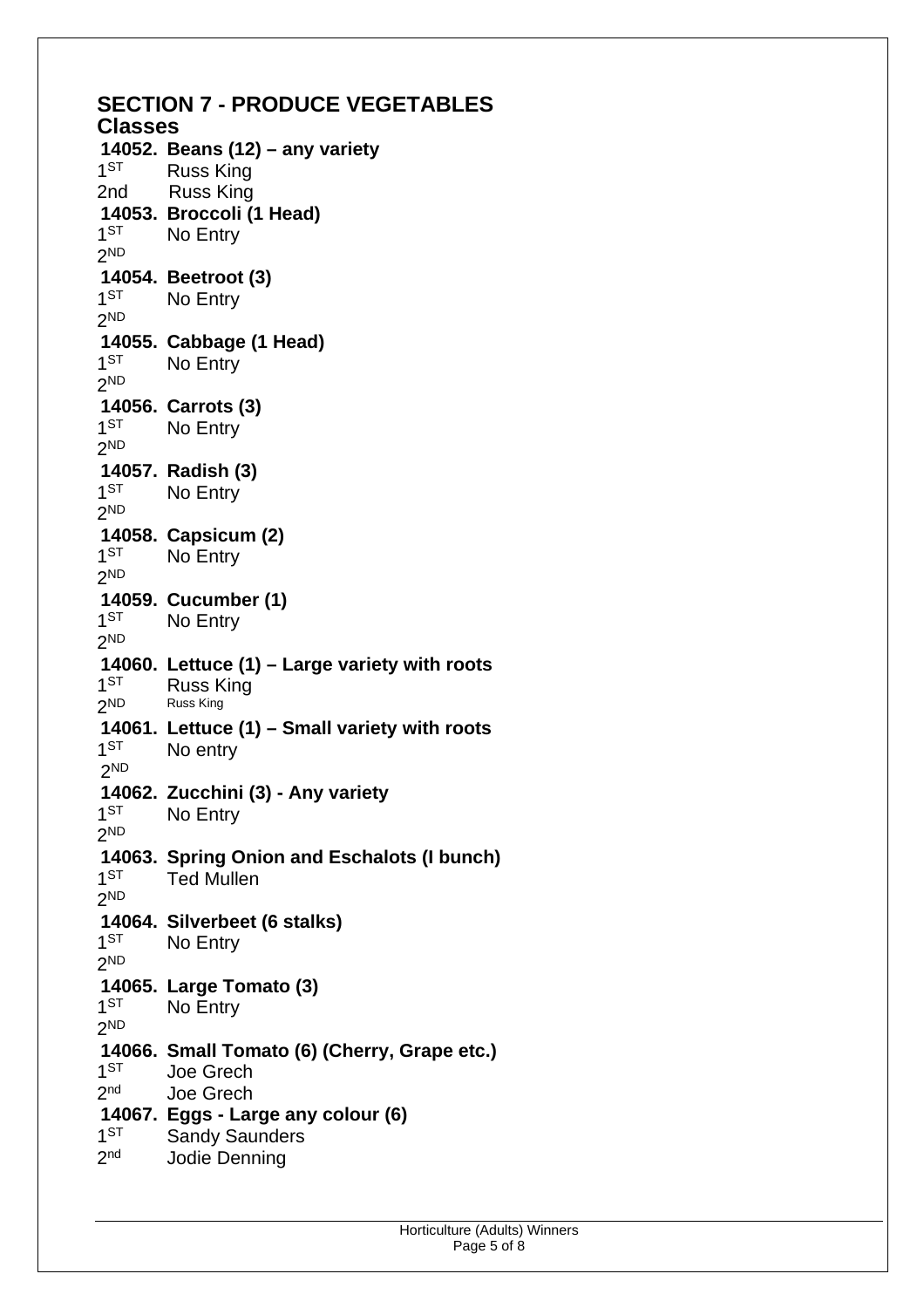**14068. Eggs – Bantam (6)**   $1<sub>ST</sub>$ Max & Susan Rawlings  $2<sub>nd</sub>$ Paul Fry **14069. Pumpkin (1) any variety**   $1^{ST}$ A & R Zammit  $2<sub>nd</sub>$ **Reid Swift 14070. Sweet Potato (1)**   $1<sub>1</sub>$ No Entries 2 ND **14071. Egg Plant (3) any variety & colour**   $1<sub>ST</sub>$ No Entry 2 ND **14072. Choko (2)**   $1<sub>1</sub>$ **No Entry** 2 ND **14073. Potato (3) any variety**  1<sup>ST</sup> No Entry 2 ND **14074. Miscellaneous**   $1^{ST}$ Paula Fry 2 ND **14075. Basket of mixed Vegetable – 8 varieties**   $1<sup>ST</sup>$ **No Entries** 2 ND **14076. Herbs - Parsley (6) stems in jar of water**   $1<sub>ST</sub>$ Noela Noonan  $2<sub>nd</sub>$ Kay Zimmerman **14077. Herbs: Collection of herbs in arrangement (with list attached) at least 4 different**   $1<sub>ST</sub>$ Noela Noonan  $2<sub>nd</sub>$ Kay Zimmermann **14078.** Honey 1<sup>st</sup> No Entry  $2<sup>nd</sup>$ **CHAMPION VEGETABLE- Russ King – Lettuce SECTION 8 - PRODUCE FRUIT Classes 14079. Avocado (2)**   $1<sub>ST</sub>$ No Entry 2 ND **14080. Banana (1 Hand)**   $1<sub>ST</sub>$ **Russ King**  $2<sup>ND</sup>$ **Russ King 14081. Grapefruit (3)**   $1<sup>ST</sup>$ **Ted Mullen**  $2<sub>ND</sub>$ **Ted Mullen 14082. Lemon (3)**   $1<sup>ST</sup>$ Mary Cruickshank  $2<sub>nd</sub>$ **Sandy Saunders**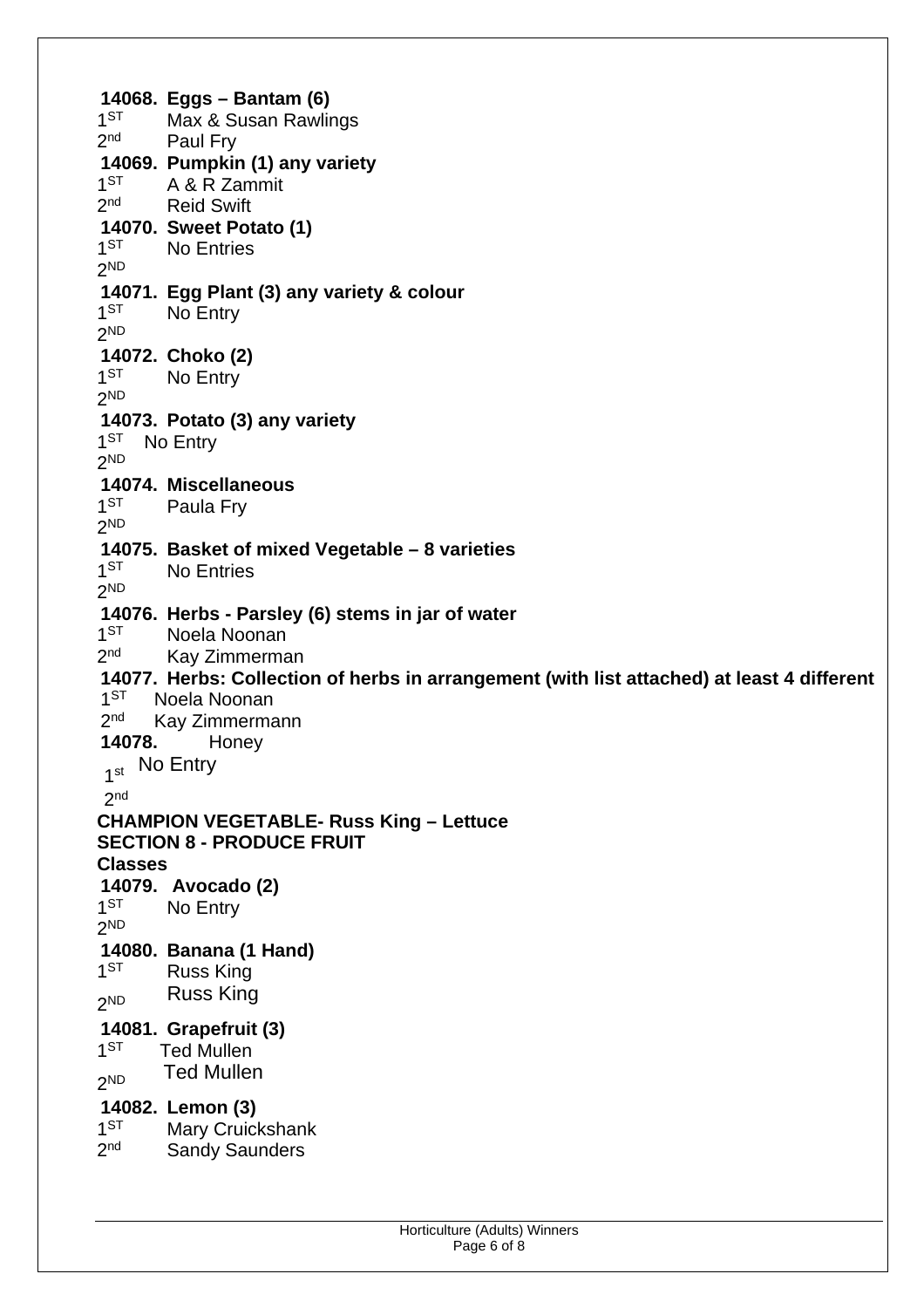**14083. Mandarin (3)**   $1<sup>ST</sup>$ **Ted Mullen**  $2ND$ Lena O'Riely **14084. Orange (3)**   $1<sup>ST</sup>$ Coral Palmer  $2<sub>nd</sub>$ Coral Palmer **14085. Pomelo (1)**  1<sup>ST</sup> Lena O'Riely 2<sup>nd</sup> Lena O'Riely **14086. Passionfruit (3)**   $1^{ST}$ Paula Fry  $2<sub>nd</sub>$ **Russ King 14087. Paw Paw (1)**   $1<sup>ST</sup>$ No Entry 2 ND **14088. Custard Apple (2)**   $1<sup>ST</sup>$ No Entry 2 ND **14089. Lime (3)**   $1ST$ Jodie Denning  $2ND$ **Coral Palmer 14090. Pineapple (1)**   $1<sup>ST</sup>$ No entry 2 ND **14091. Miscellaneous**   $1<sup>ST</sup>$ Jodie Denning  $2ND$ **Gwen Bust 14092. Basket of Mixed Fruit – No less than 8 Varieties**   $1ST$ No Entry 2 ND **14093. Lemonade (3)**   $1<sub>ST</sub>$ Patricia Atkinson  $2<sub>ND</sub>$ Ron & Joanne Laird **14094. Qld Macadamia Nuts (minimum 10) 2 nuts opened**   $1^{ST}$ No Entry 2 N

**CHAMPION Fruit- Coral Palmer - Orange**